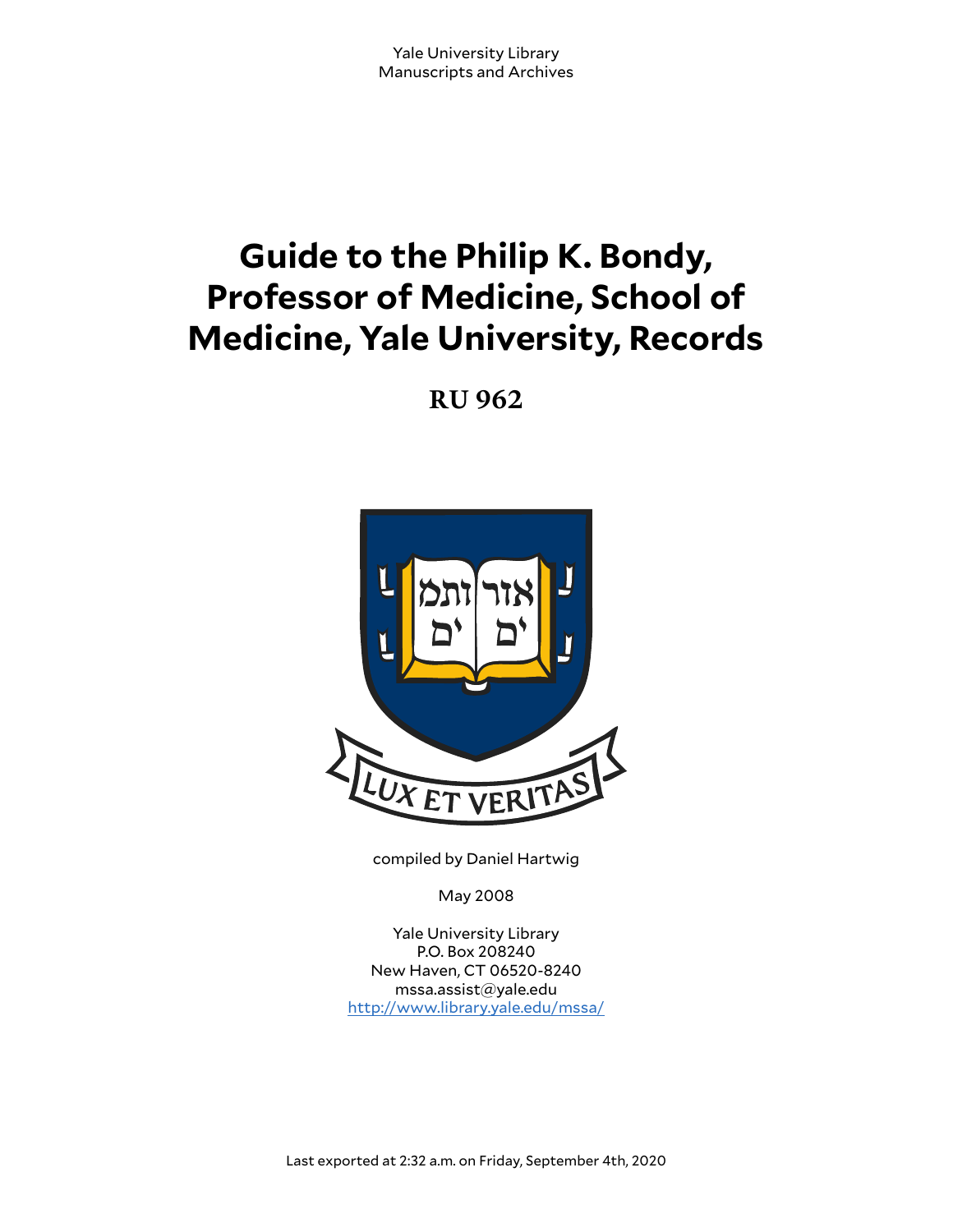# **Table of Contents**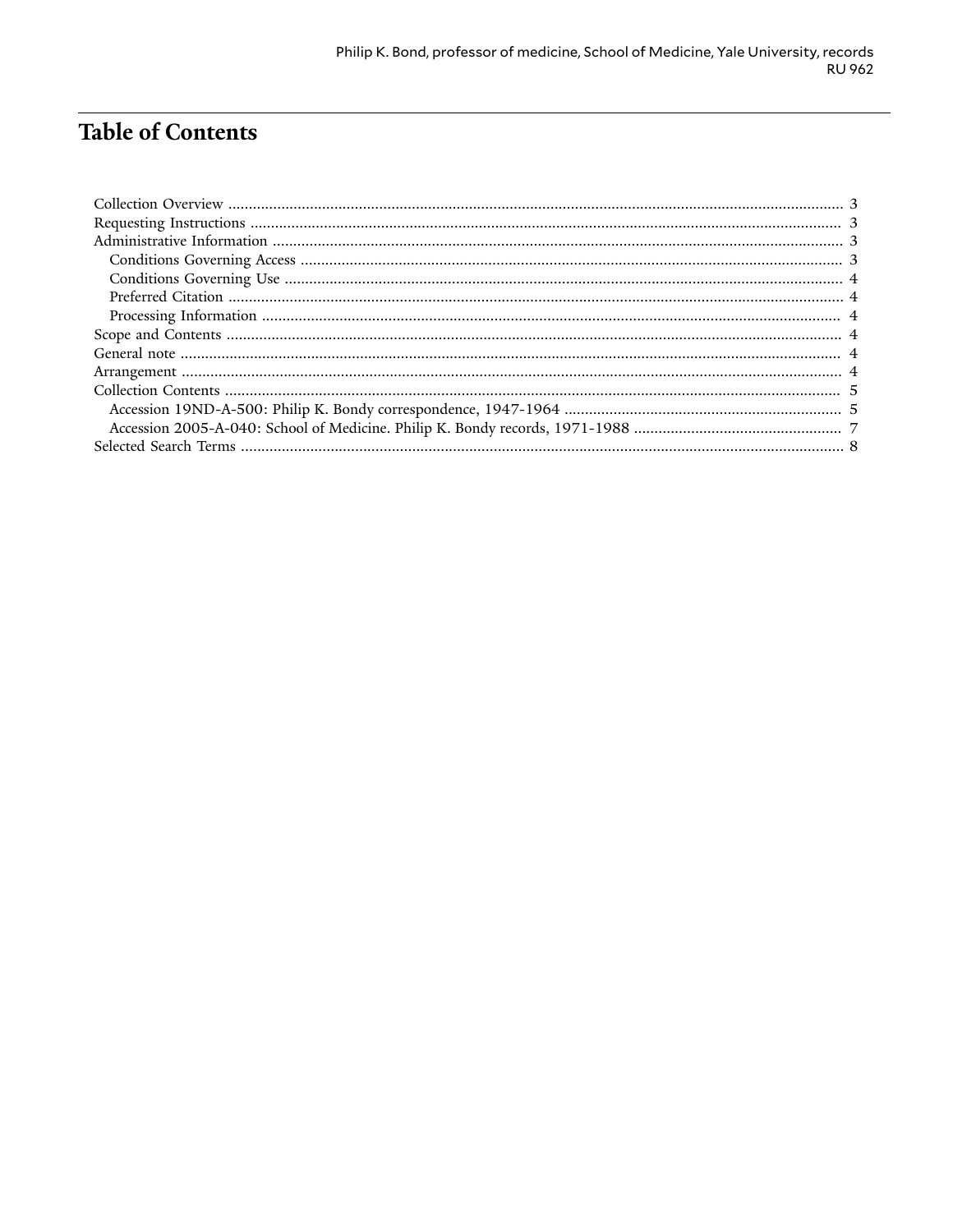## <span id="page-2-0"></span>**Collection Overview**

|                            | <b>REPOSITORY:</b> Manuscripts and Archives                                                                                                                                                                                                                                                |
|----------------------------|--------------------------------------------------------------------------------------------------------------------------------------------------------------------------------------------------------------------------------------------------------------------------------------------|
|                            | <b>Yale University Library</b>                                                                                                                                                                                                                                                             |
|                            | P.O. Box 208240                                                                                                                                                                                                                                                                            |
|                            | New Haven, CT 06520-8240                                                                                                                                                                                                                                                                   |
|                            | mssa.assist@yale.edu                                                                                                                                                                                                                                                                       |
|                            | http://www.library.yale.edu/mssa/                                                                                                                                                                                                                                                          |
| <b>CALL NUMBER: RU 962</b> |                                                                                                                                                                                                                                                                                            |
|                            | <b>CREATOR:</b> Bondy, Philip K. (Philip Kramer), 1917-2013                                                                                                                                                                                                                                |
|                            | <b>TITLE:</b> Philip K. Bond, professor of medicine, School of Medicine, Yale University,<br>records                                                                                                                                                                                       |
|                            | <b>DATES: 1947-1988</b>                                                                                                                                                                                                                                                                    |
|                            | PHYSICAL DESCRIPTION: 1.02 linear feet (2 boxes and 1 folder)                                                                                                                                                                                                                              |
| <b>LANGUAGE: English</b>   |                                                                                                                                                                                                                                                                                            |
|                            | <b>SUMMARY:</b> The records consist of files of Philip K. Bondy, professor in the Yale School of<br>Medicine, concerning the Department of Internal Medicine; Yale's relation to<br>the Veteran's Administration Hospital in West Haven, Connecticut; and other<br>administrative matters. |
|                            | <b>ONLINE FINDING AID:</b> To cite or bookmark this finding aid, please use the following link: http://<br>hdl.handle.net/10079/fa/mssa.ru.0962                                                                                                                                            |

## <span id="page-2-1"></span>**Requesting Instructions**

To request items from this collection for use in the Manuscripts and Archives reading room, please use the request links in the HTML version of this finding aid, available at [http://hdl.handle.net/10079/fa/](http://hdl.handle.net/10079/fa/mssa.ru.0962) [mssa.ru.0962.](http://hdl.handle.net/10079/fa/mssa.ru.0962)

To order reproductions from this collection, please go to [http://www.library.yale.edu/mssa/](http://www.library.yale.edu/mssa/ifr_copy_order.html) [ifr\\_copy\\_order.html.](http://www.library.yale.edu/mssa/ifr_copy_order.html) The information you will need to submit an order includes: the collection call number, collection title, series or accession number, box number, and folder number or name.

Key to the container abbreviations used in the PDF finding aid:

- b. box<br>f. fold
- folder

## <span id="page-2-2"></span>**Administrative Information**

#### <span id="page-2-3"></span>**Conditions Governing Access**

Access to the records is restricted. See Collection Contents for details.

Some records in this finding aid have been redacted, as they include student names, donor names, and other restricted data. These records will not appear in the published finding aid.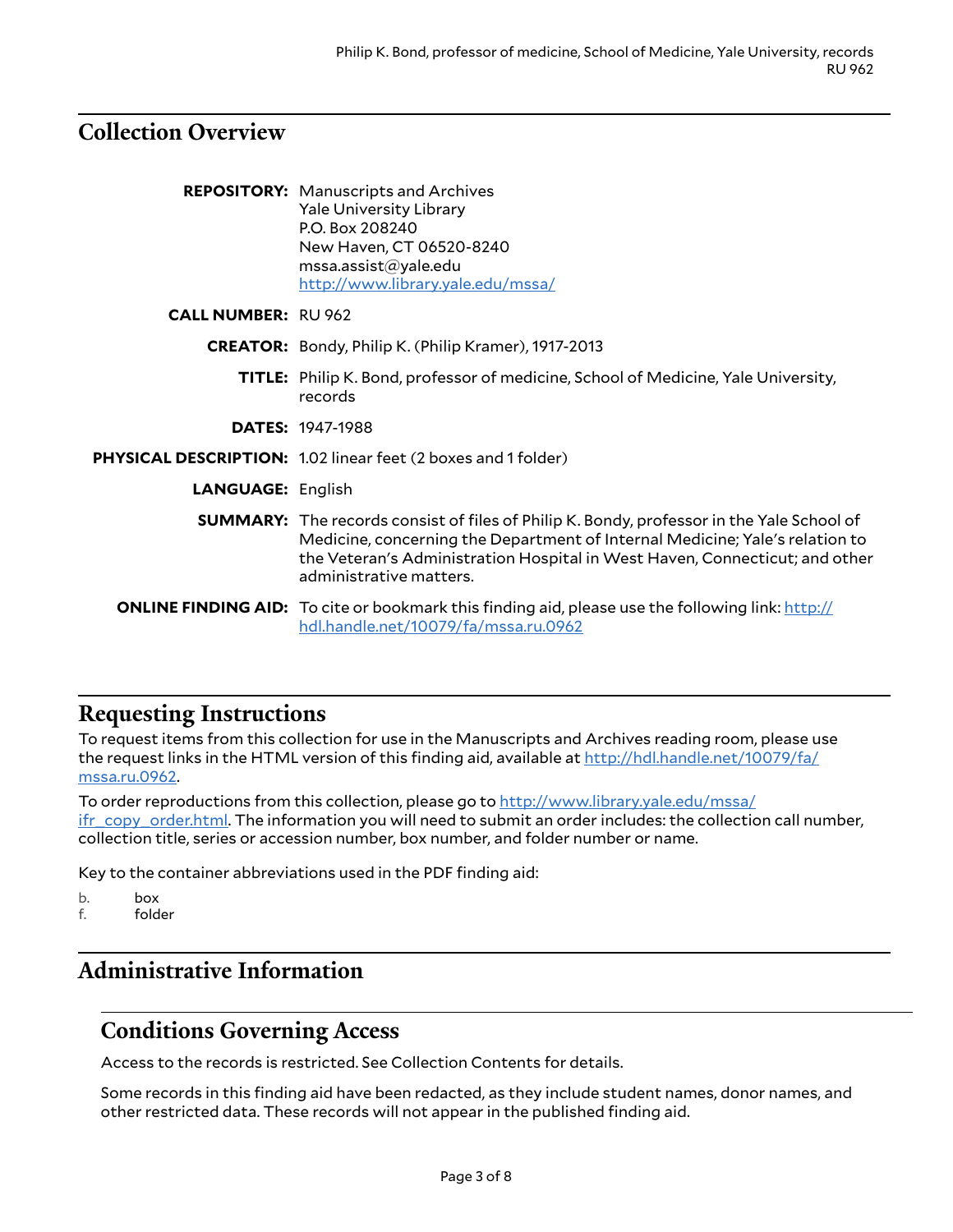## <span id="page-3-0"></span>**Conditions Governing Use**

Copyright for materials authored or otherwise produced as official business of Yale University is retained by Yale University. Copyright status for other collection materials is unknown. Transmission or reproduction of materials protected by U.S. Copyright Law (Title 17, U.S.C.) beyond that allowed by fair use requires the written permission of the copyright owners. Works not in the public domain cannot be commercially exploited without permission of the copyright owners. Responsibility for any use rests exclusively with the user.

### <span id="page-3-1"></span>**Preferred Citation**

Philip K. Bond, Professor of Medicine, School of Medicine, Yale University, Records (RU 962). Manuscripts and Archives, Yale University Library.

#### <span id="page-3-2"></span>**Processing Information**

Yale University records are arranged and described at the accession level by the creating office. The University Archives creates collection level descriptive records, but typically does no further arrangement and description at the accession level.

#### <span id="page-3-3"></span>**Scope and Contents**

The records consist of files of Philip K. Bondy, professor in the Yale School of Medicine, concerning the Department of Internal Medicine; Yale's relation to the Veteran's Administration Hospital in West Haven, Connecticut; and other administrative matters.

#### <span id="page-3-4"></span>**General note**

Forms part of Yale Record Group 27-E (YRG 27-E), Records of departments, programs, and projects of the Yale School of Medicine.

#### <span id="page-3-5"></span>**Arrangement**

The records are arranged by accession.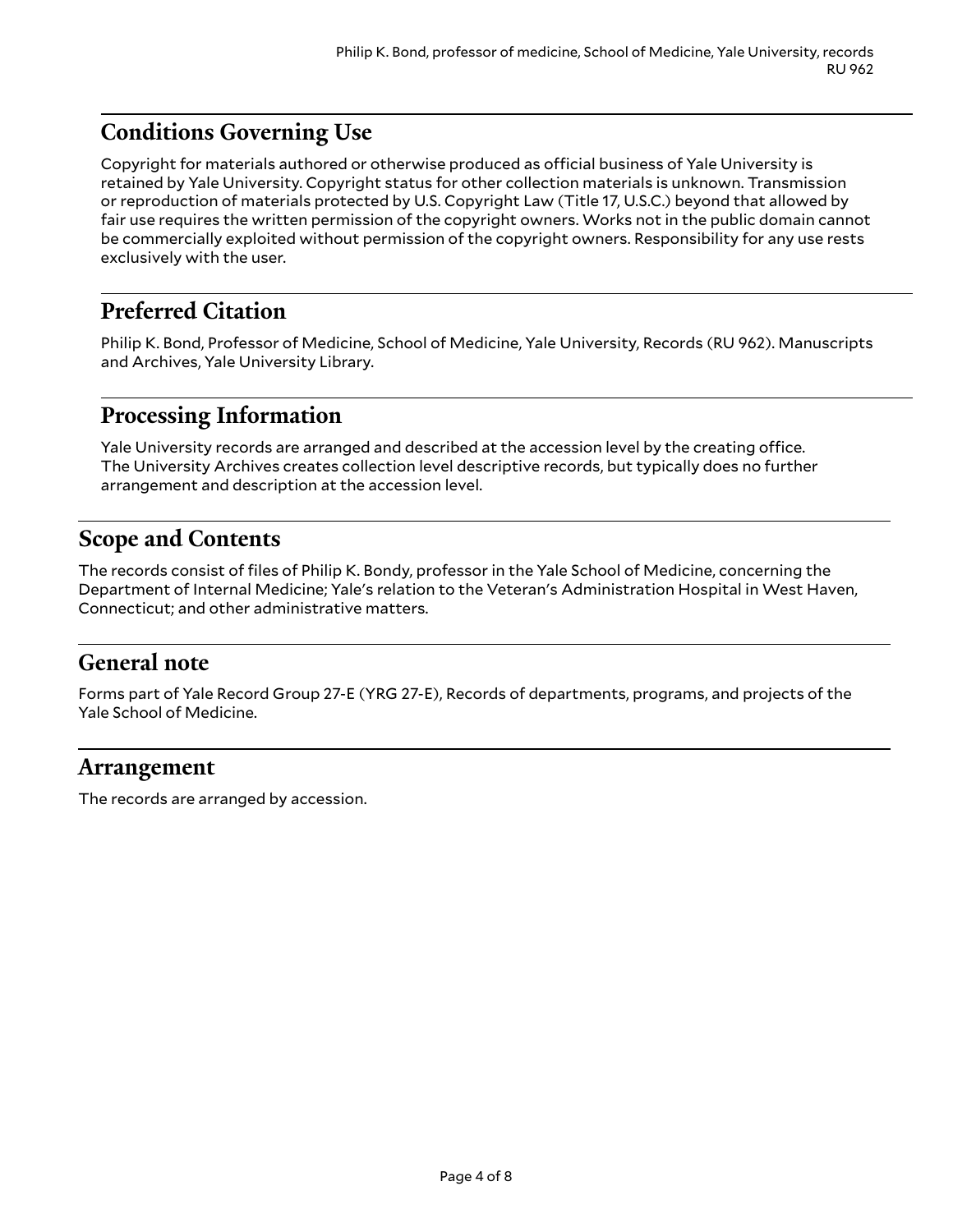#### <span id="page-4-1"></span><span id="page-4-0"></span>**Collection Contents Accession 19ND-A-500: Philip K. Bondy correspondence, 1947-1964** b. 1–2

| b. 1, f. 1  | $A - E$                                       | 1957-1964 |
|-------------|-----------------------------------------------|-----------|
| b. 1, f. 2  | Abelson                                       | 1955-1961 |
| b. 1, f. 3  | Beckman                                       | 1955-1963 |
| b. 1, f. 4  | Farrand Co.                                   | 1955-1958 |
| b. 1, f. 5  | Etiocholanolone Fever                         | 1960-1964 |
| b. 1, f. 6  | F-I                                           | 1952-1964 |
| b. 1, f. 8  | GP                                            | 1953-1955 |
| b. 1, f. 9  | Grace-New Haven Hospital                      | 1957-1963 |
| b. 1, f. 10 | Lilly                                         | 1950-1962 |
| b. 1, f. 11 | Merck                                         | 1948-1963 |
| b. 1, f. 12 | Parenzyme                                     | 1958      |
| b. 1, f. 13 | Pending                                       | 1958-1959 |
| b. 1, f. 14 | Perkin-Elmer                                  | 1955-1959 |
| b. 1, f. 15 | Smith Kline and French                        | 1958      |
| b. 1, f. 16 | Society for Experimental Biology and Medicine | 1951-1963 |
| b. 1, f. 17 | $T-Z$                                         | 1955-1964 |
| b. 1, f. 18 | Upjohn                                        | 1947-1956 |
| b. 1, f. 19 | Veteran's Administration                      | 1946-1964 |
| b. 1, f. 20 | Waterbury                                     | 1961      |
| b. 1, f. 21 | Yale                                          | 1947-1964 |
| b. 2, f. 23 | American College of Physicians                | 1950-1963 |
| b. 2, f. 24 |                                               |           |
|             | American Federation for Clinical Research     | 1947-1953 |
| b. 2, f. 25 | <b>American National Red Cross</b>            | 1957-1958 |
| b. 2, f. 26 | Armour                                        | 1950-1956 |
| b. 2, f. 27 | Association of American Physicians            | 1957-1960 |
| b. 2, f. 29 | <b>Connecticut Diabetes Association</b>       | 1954-1956 |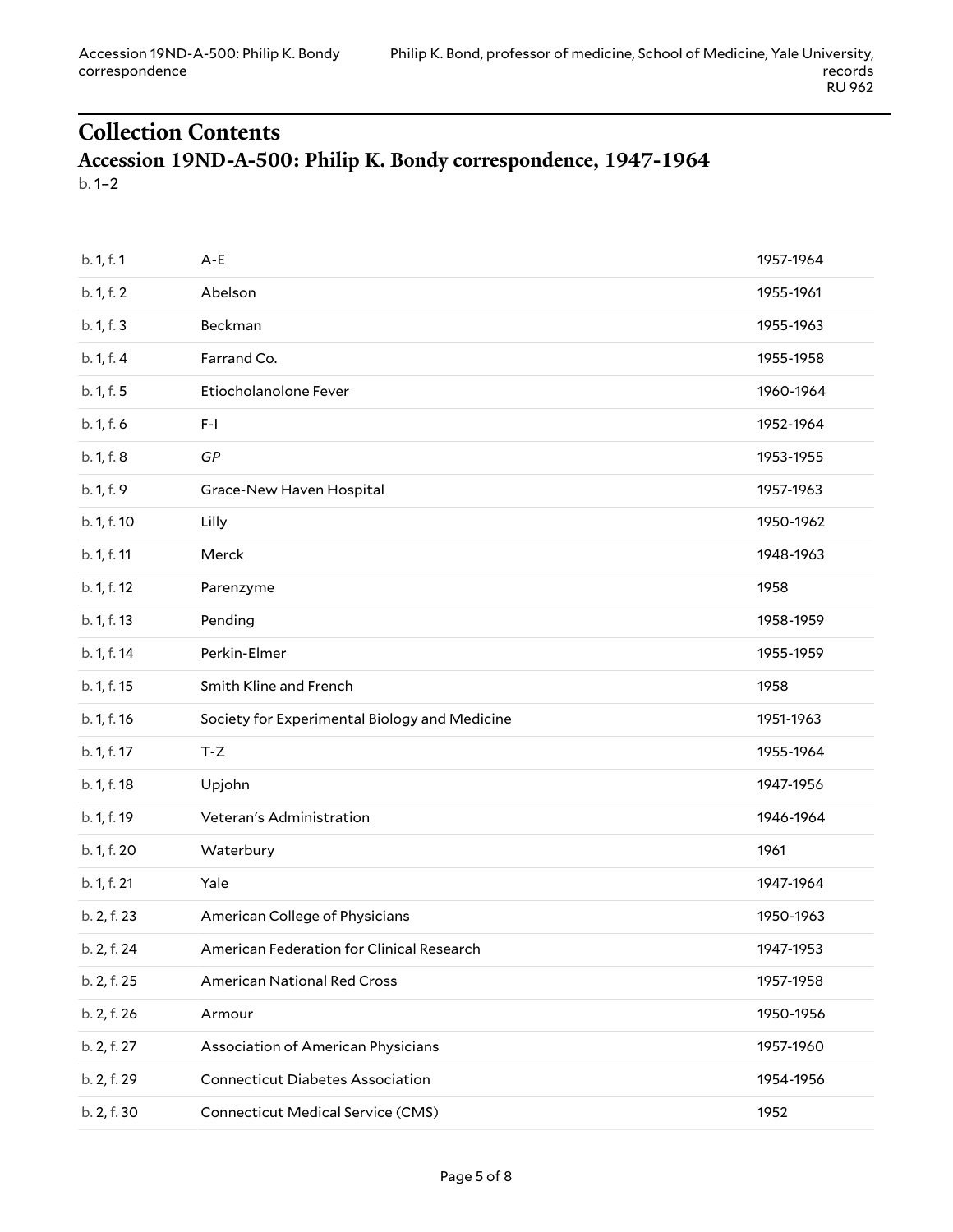| b. 2, f. 31 | <b>Connecticut Medical Society</b>        | 1952-1955 |
|-------------|-------------------------------------------|-----------|
| b. 2, f. 32 | <b>Connecticut Medicine</b>               | 1959      |
| b. 2, f. 33 | Diet Committee, New Haven Hospital        | 1955-1958 |
| b. 2, f. 34 | <b>Endo Laboratories</b>                  | 1956-1957 |
| b. 2, f. 35 | Frank W. Harris Ltd.                      | 1952-1954 |
| b. 2, f. 36 | Harrison: Principles of Internal Medicine | 1958      |
| b. 2, f. 37 | $J-N$                                     | 1950-1964 |
| b. 2, f. 38 | Laurentian Hormone Conference             | 1950-1961 |
| b. 2, f. 39 | Lectures                                  | 1958-1963 |
| b. 2, f. 40 | Lilly                                     | 1949-1956 |
| b. 2, f. 42 | Manitius                                  | 1958-1962 |
| b. 2, f. 44 | Metabolism Clinic                         | 1959      |
| b. 2, f. 45 | Michael Reese Hospital                    | 1960-1961 |
| b. 2, f. 46 | New York Academy of Sciences              | 1947-1958 |
| b. 2, f. 47 | $O-S$                                     | 1951-1964 |
| b. 2, f. 48 | Peterson                                  | Undated   |
| b. 2, f. 49 | Pharmaceuticals                           | 1950-1958 |
| b. 2, f. 50 | Schering                                  | 1959      |
| b. 2, f. 51 | Smith Kline & French                      | 1958      |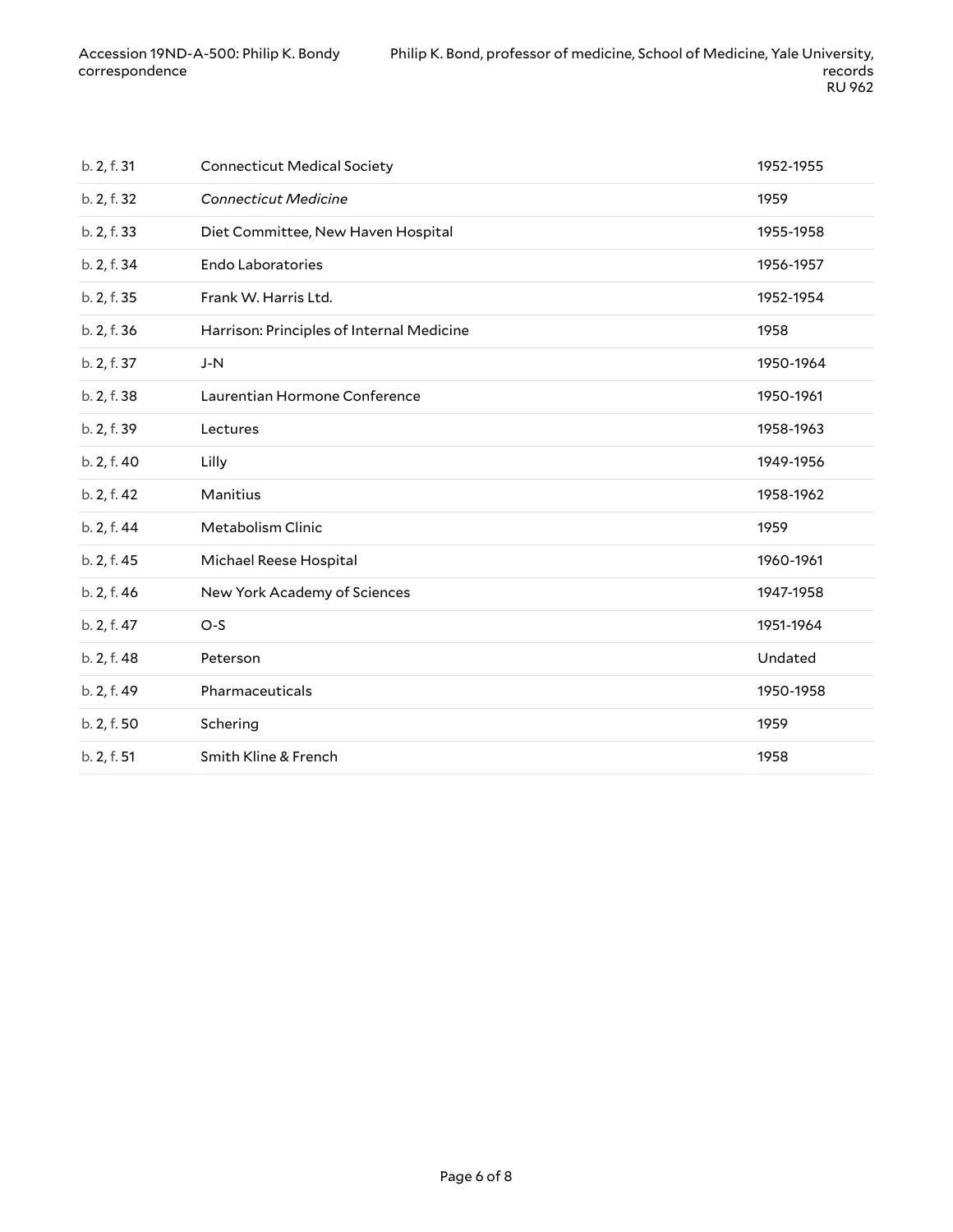## <span id="page-6-0"></span>**Accession 2005-A-040: School of Medicine. Philip K. Bondy records, 1971-1988**

No inventory available.

Restricted until Jan 1, 2063.

b. 1